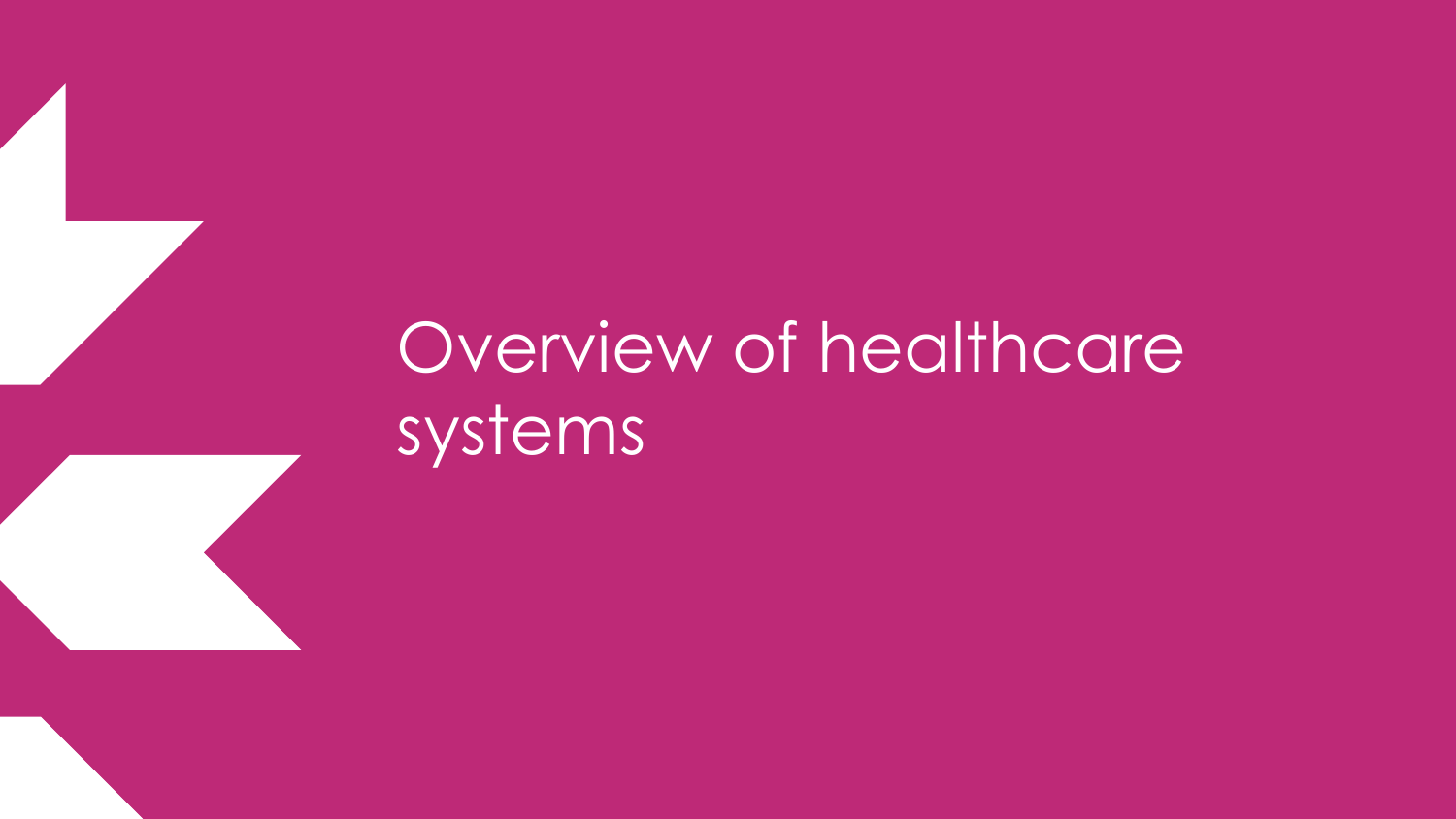### **Healthcare systems are very different from one country to another, a few examples**

#### **UK**

- In the UK healthcare is free of charge to all patients through the NHS (National Health Service). This is paid for through taxes.
- The government hires and pays the doctors and trusts to run the hospitals and surgeries.

#### **USA**



- The US relies heavily on private insurance plans to fund a pay-asyou-go health system.
- About 87% of the population have some form of coverage. 48% of the population are covered by their employers. 31% are covered by government insurance programs for lowincome individuals and the elderly.

#### **China**

China had a fairly successful cooperative medical system. When that system was dismantled, costs rose dramatically and no one paid them. As a result, 100 million people lost their insurance coverage. The cost of going to the hospital is often enough to put people paying out of pocket and into bankruptcy.

#### **France**

- Healthcare is provided by the government. Funds are generated from the public based on their income. In return, the country reimburses about 70% of most medical bills.
- France is renowned for ensuring that all costs are covered by the government; even expensive and experimental drugs or surgeries.

#### **Brazil**



#### **Canada**



**15**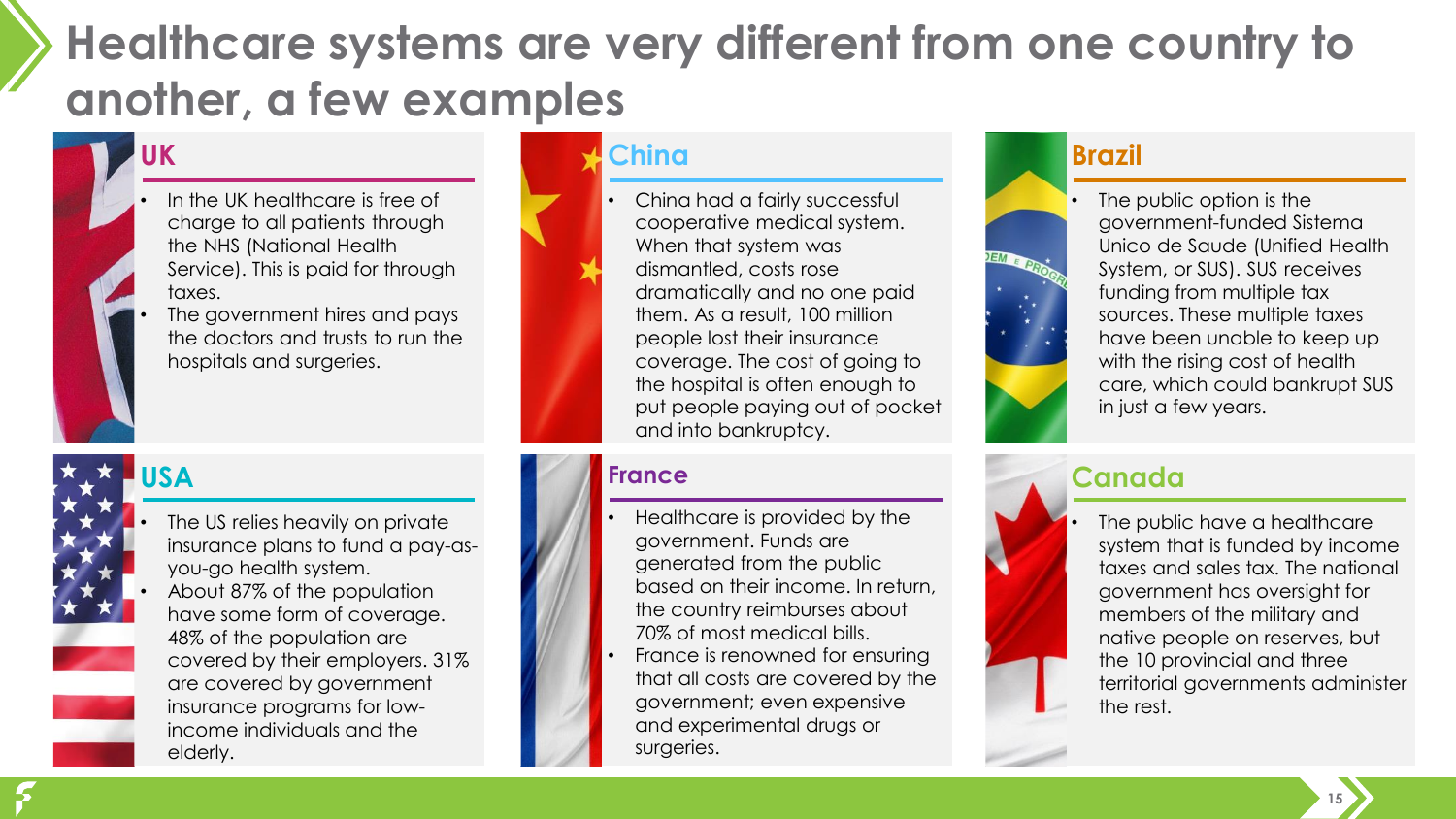### **Health Systems : IRELAND**



**Public/private combination system =>** The State runs the hospitals and system (16% of all Government spending) provides a basic standard of care with about 40% State-funded, but over a third opting for private insurance. The hospital system is under stress and many complain about the system. New and different proposals are under discussion. Most recently, all under 5s were given free GP cover. A visit to a GP costs about €60, except for those with State funding.

**Citizens =>** Complain consistently about the system and those who pay insurance find their premiums rising constantly. Although the system is free, the vast majority now pay €100 to visit a hospital and indeed most pay for their own medication.

**Particularities =>** Doctors' interests effectively control access and there is an inbuilt scarcity of hospital consultants, although Ireland trains a much higher number of doctors than most countries. The healthcare system has been reorganised a number of times with little success. A former Health Minister (and Prime Minister) described running the Department as "like working in Angola".

**16**

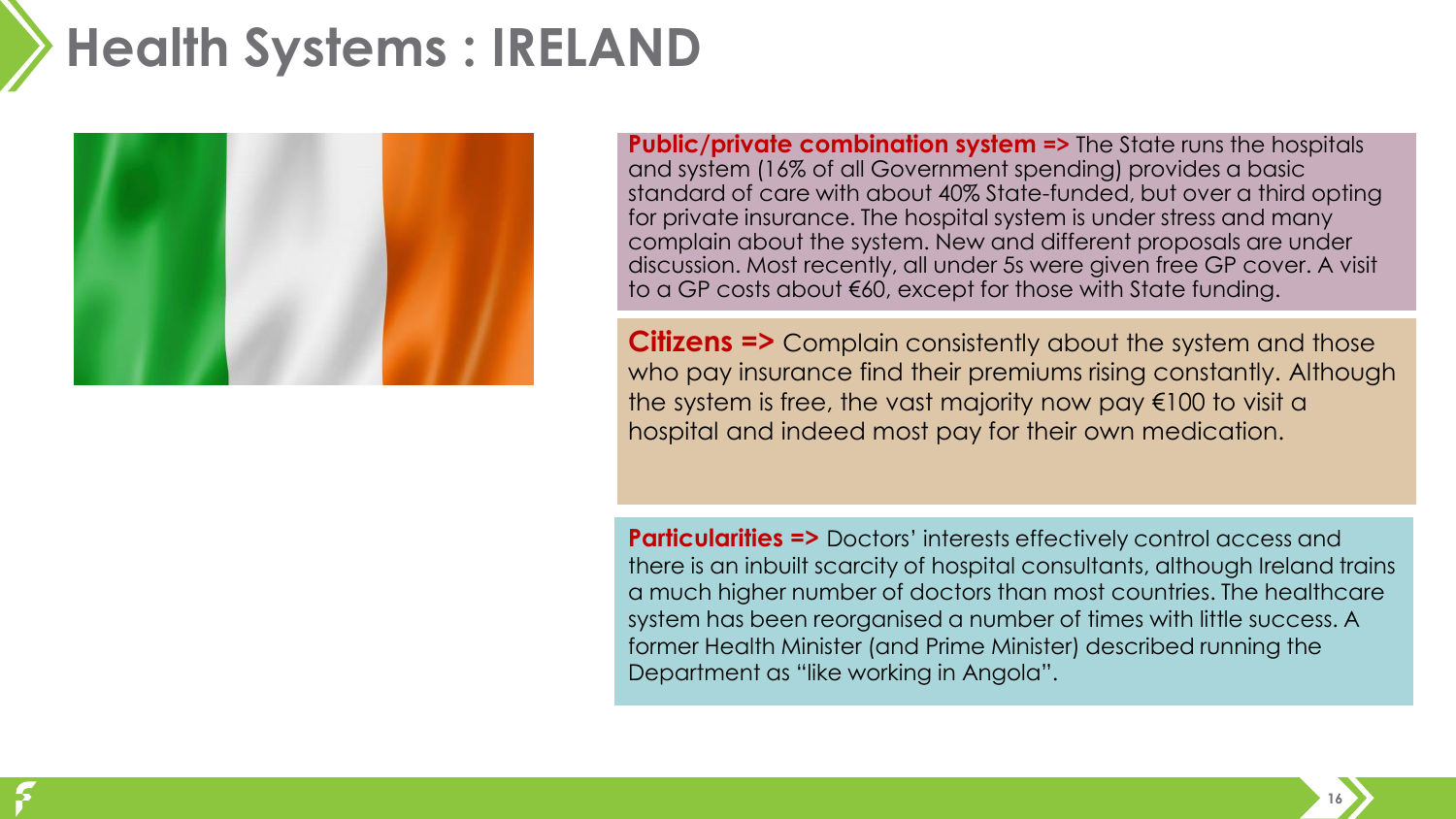## **Healthcare expenditures**

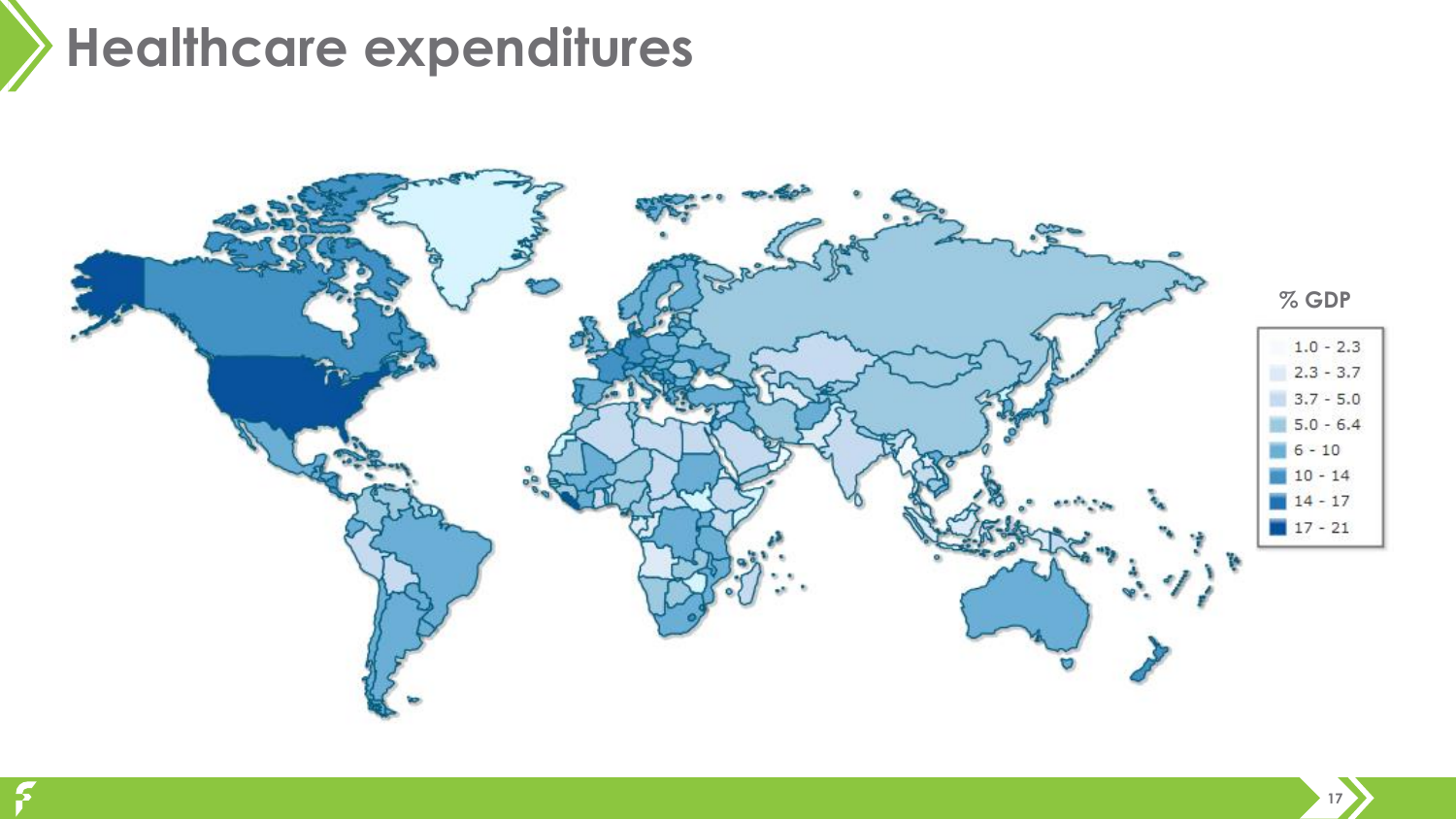### **Out-of-pocket expenses in healthcare**

#### % of total healthcare spending



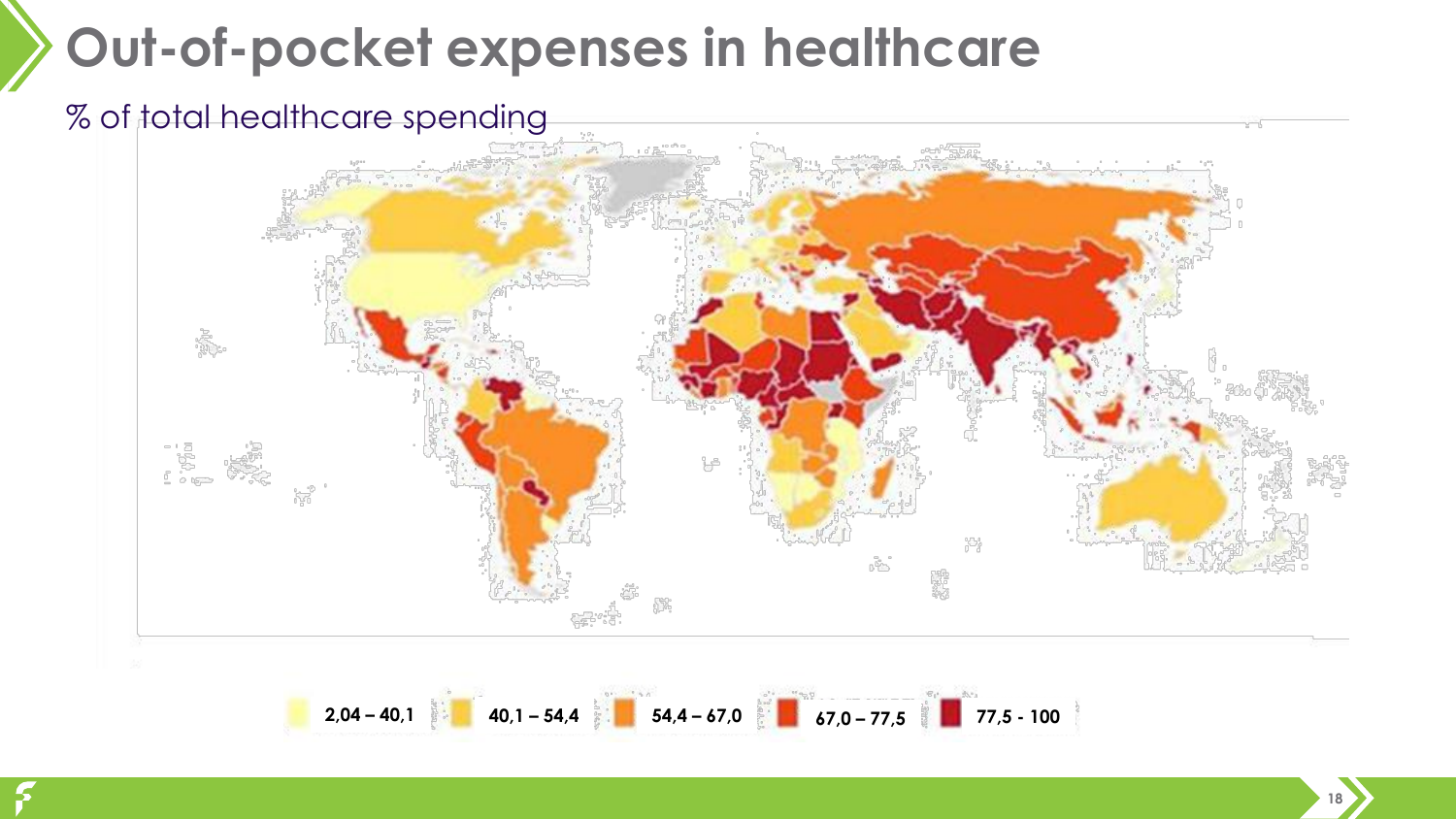# Overview of physician demographics